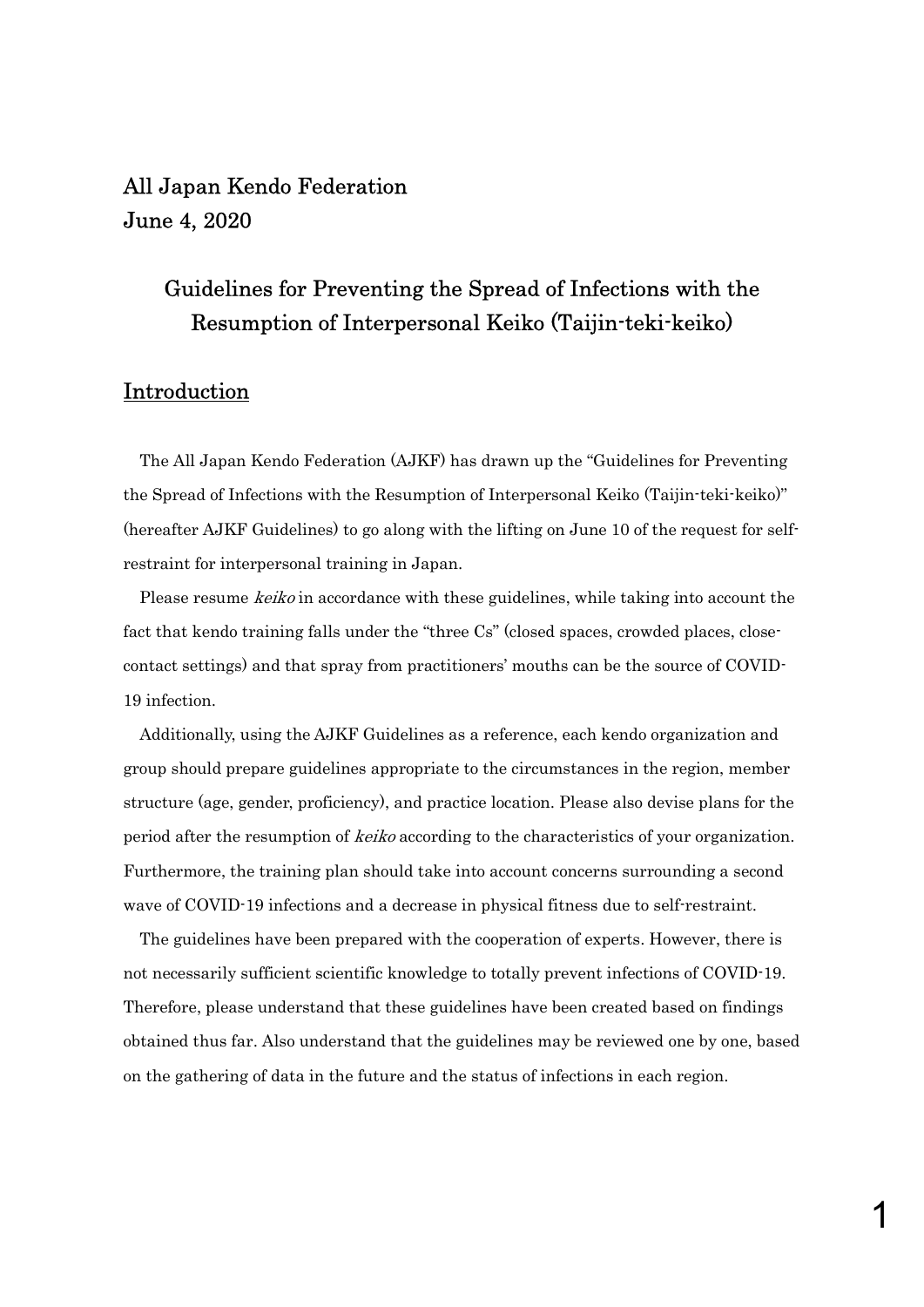# Guidelines

# 1. Conducting keiko

- $\blacksquare$  Prefectural kendo federations will comply with prefectural policies when resuming keiko within the prefecture, and, when necessary, notify the prefectural sports bureau and the department of health and welfare.
- The person in charge will follow the AJKF Guidelines when making the decision to resume keiko with a firm understanding of the region. Consider posting the guidelines in dojos and sports centres.

## 2. Formulating guidelines and keiko plans

- Referring to the AJKF Guidelines, each organization and group will create its own guidelines depending on regional circumstances, member structure (age, gender, proficiency), training venue. These guidelines shall be posted in training venues such as dojo and distributed to members to ensure that they are thoroughly implemented.
- Each organization and group will create a training plan according to its particular situation. Pay attention to the following items when developing a plan:
	- $\checkmark$  In addition to concerns about a second wave of COVID-19 infections, it is possible that the physical condition of practitioners may have declined due the period of self-restraint. Therefore, please resume keiko carefully. In other words, draw up a basic plan that focuses on warming-up exercises, fitness, and suburi, and then gradually increase the training load. For example, the following plan could be implemented:
		- $\Diamond$  For the first ten days, two-thirds of *keiko* time (if the session is one hour, then 40 minutes) will be warming-up exercises, fitness, and *suburi*. Then for the final 20 minutes, put on men and do keiko as a group.
		- $\Diamond$  For the next ten days, half of *keiko* (if a one-hour session, then 30 minutes) will be warming-up exercises, fitness, and suburi. Then for the final 30 minutes, put on *men* and do keiko as a group.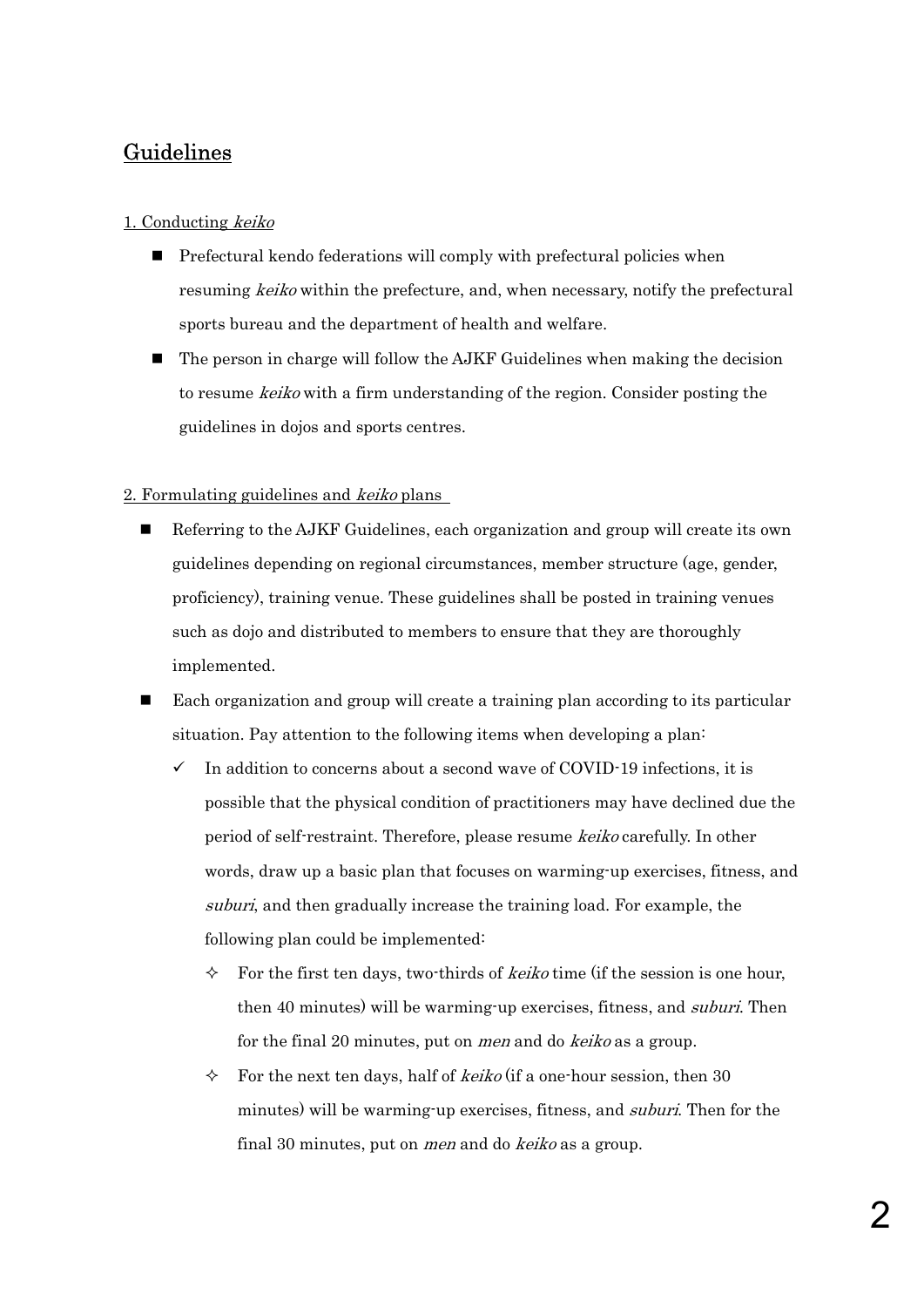- $\Diamond$  The twentieth day after resumption (in July), each organization and group should return to its normal keiko routine.
- $\Diamond$  As the membership structure of each organization and group varies, create a suitable plan for your needs.
- $\checkmark$  In case there are schoolchildren and students among your members, respect the "New School Lifestyle" directive that was implemented by the Ministry of Education, Culture, Sports, Science and Technology on May 22, 2020.

#### "New School Lifestyle" Summary

As "learning activities in which the risk of infection is high even with taking preventative measures", physical education and health education have been deemed to be "activities in which students become crowded" (**★**) and " come into close contact" (**★**). (Items marked with **★** are designated to be especially high risk.)

These activities have three levels:

- Level 3: "The risk of infection is high even when taking preventative measures." Do not do.
- Level 2: In these activities, children will "come into contact", "become crowded", "do activities at a close distance", "face each other and vocalize". They should be avoided if possible, or done by keeping a set distance between each other, facing in the same direction, or reducing the number of times or length of time undertaken. In that case, activities marked with a  $\star$  have an especially high risk, so doing them should be carefully considered.
- Level 1: "The risk of infection is high even with taking preventative measures." Take preventative measures as much as possible and consider carrying out.

The classifications above were decided by consultation between the boards of education and municipal health bureaus.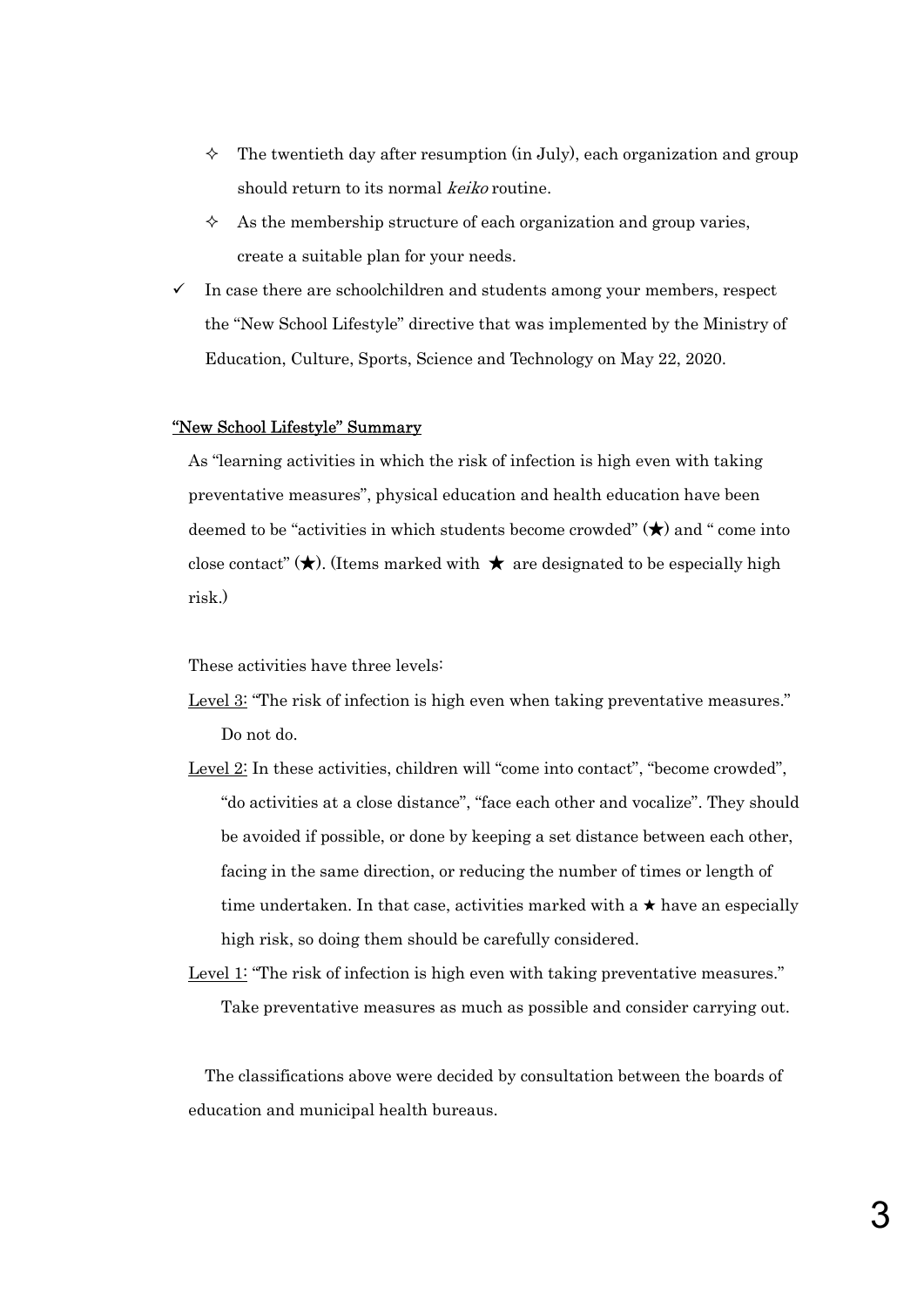If the policy of the prefectural or municipal board of education where the organization or group is located is not known, contact the committee or authorities.

## 3. Participating in keiko

- People with underlying conditions should not participate in keiko.
	- $\Diamond$  Underlying conditions refers to people with diabetes, heart disease, chronic obstructive pulmonary disease (COPD), undergoing dialysis, etc.
	- $\Diamond$  If people with these conditions intend to participate in *keiko*, consent from a doctor should be obtained beforehand.
- People who meet the following conditions cannot participate in *keiko*:
	- $\checkmark$  If you are not feeling well.
		- $\Diamond$  If you have symptoms such as a fever, cough, sore throat.
		- $\Diamond$  You may be infected but asymptomatic, so if you feel your condition is different than normal, consider carefully whether to participate in keiko.
	- $\checkmark$  If a family member living with you or a close acquaintance is suspected of being infected.
	- $\checkmark$  People who within the last 14 days have travelled to or had close contact with a person from a country or region that is restricted by the government, or after entry have had to undergo a period of observation.
	- $\checkmark$  Non-members of your organization, for the time being.
- People who participate in *keiko* must wear a mask to prevent infection when travelling between their home and place of practice.

## Notes for Elderly Practitioners

If elderly people are infected with COVID-19, they are more likely to become seriously ill, and the mortality rate is high.

Information provided by the Ministry of Health, Labour and Welfare states: "It has also been reported that there is a higher risk of becoming seriously ill, especially for the elderly and those with underlying conditions.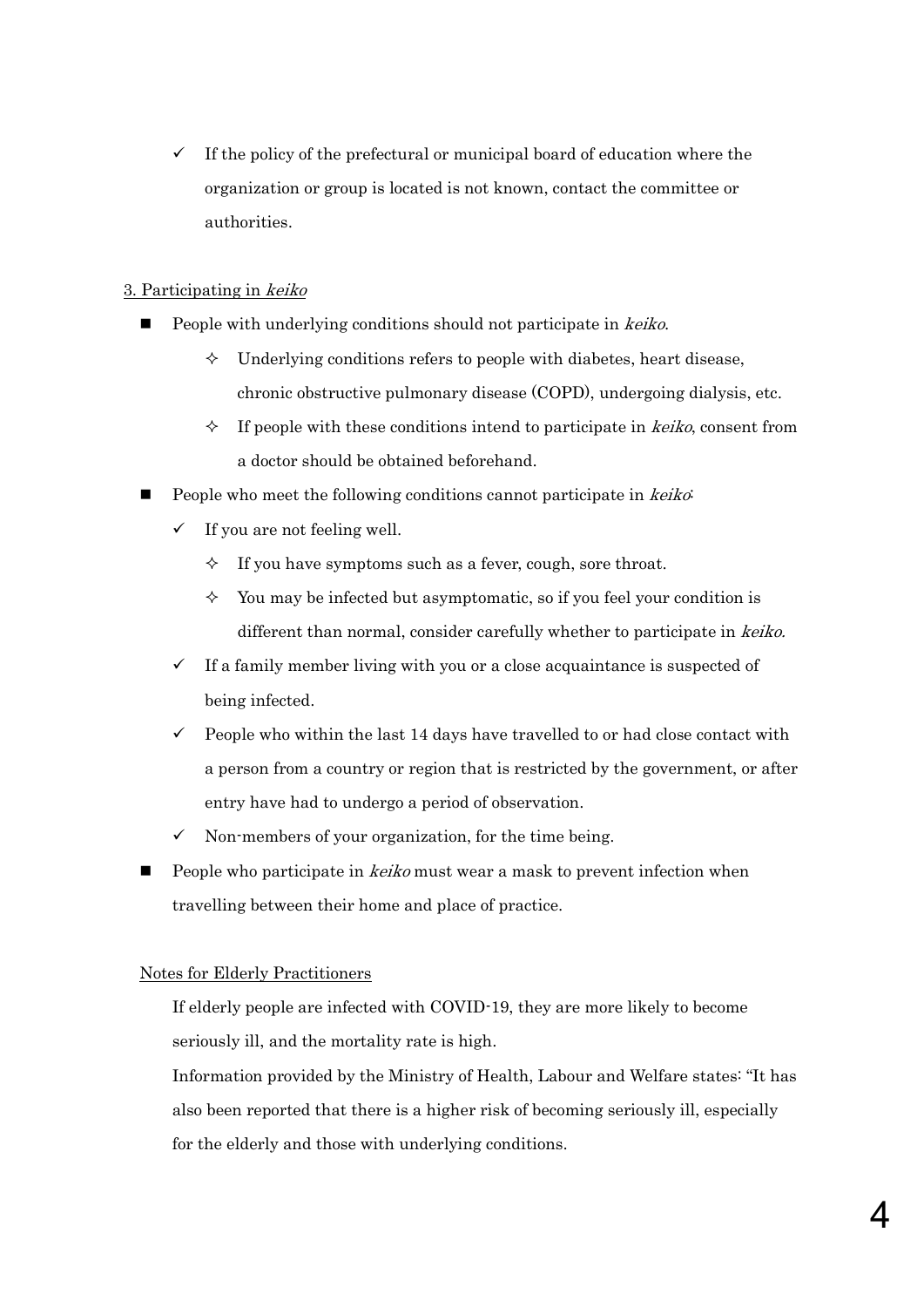\*The mortality rate differs with age: 6% for people over 60; 0.2% for those under 30. (Reported in China)

Therefore, more so than younger people, it is necessary for the elderly (for example, those over 60) to be cautious about resuming *keiko*. Please consider resuming from July.

#### 4. Before keiko starts

- Take your temperature before training and do not participate if you have a fever.
	- $\Diamond$  If you do not have a fever but have a cough and/or sore throat, do not participate.
- Before *keiko* wash the hands, gargle and use alcohol to disinfect the fingers.
- Take a register of participants names, contact numbers, etc. at each keiko.
- Change into training wear at home or use the changing room in shifts to avoid it becoming crowded.
- Clean and disinfect the floor.

#### 5. At keiko

- As a rule, when doing warming-up exercises, *suburi*, etc., do so in one line with everyone facing the same way, not facing each other. If practitioners must face each other, or make more than two rows, they should be at a distance of approximately 2m apart. Refrain from vocalizing (*hassei*) as much as possible.
- To stop droplets spraying from practitioners' mouths during keiko, please take the following measures.
	- 9 To prevent droplets spraying onto the opponent, wear a mask (hereafter, "Menmask").
		- $\Diamond$  So that the Men-mask does not restrict breathing, it is preferable that the material is breathable and that it is not tied around the chin so that air can escape sideways and downwards. Please avoid wearing tight-fitting medical masks.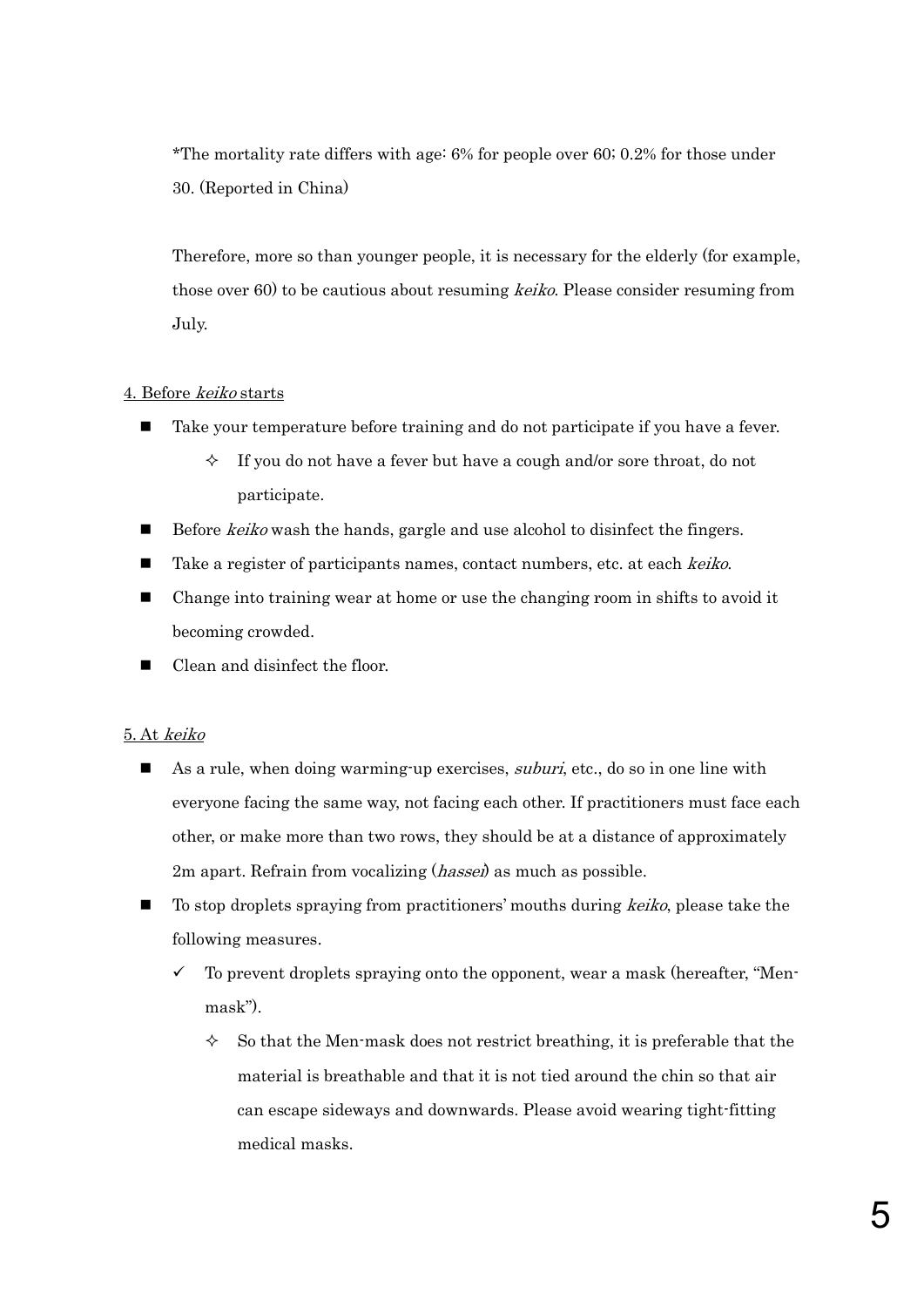$\Diamond$  It is possible to attach a strap to a *tenugui* which is then tied around the back of the head while covering the nose. (In this case, it is not tied around the chin, ensure that air can pass on the lower part and the sides.) To see an example of a Men-mask made from a tenugui, please see the attachment. (An application to register its design is pending.) <Attachment 1>

It is highly recommended to use a shield to block spray from an opponent during *keiko*. Practitioners aged 60 or over should use one.

- $\Diamond$  The shield should be big enough to cover the eyes, nose, and mouth, be made from a material such as polycarbonate laminate, and affixed to the inside of the men-gane.
- $\Diamond$  As long as the shield covers the eyes, nose, and mouth, it can be made from one or multiple pieces.
- $\Diamond$  To see an example of a shield, please see the photographs in the attachment.

<Attachment 2>

 $\Diamond$  In addition, to prevent heat stroke when training with these pieces of equipment, shorten *keiko* time, hydrate frequently, and always keep in mind the temperature in the gymnasium or dojo.

#### Supplementary Notes

- The AJKF conducted tests related to mitigating spray from the mouth. The results:
	- 1. The Men-mask stopped close to 90% of droplets being sprayed.
	- 2. The Men-mask in combination with any type of shield stopped about 95% of droplets being sprayed.
	- 3. Using only a shield was about 70% effective.
- From these results, the AJKF decided that the Men-mask as described above is necessary in order to mitigate infections of COVID-19.
- On the other hand, the shield was found to be about 70% effective in stopping spray. When combined with a Men-mask, this rose to about 95%.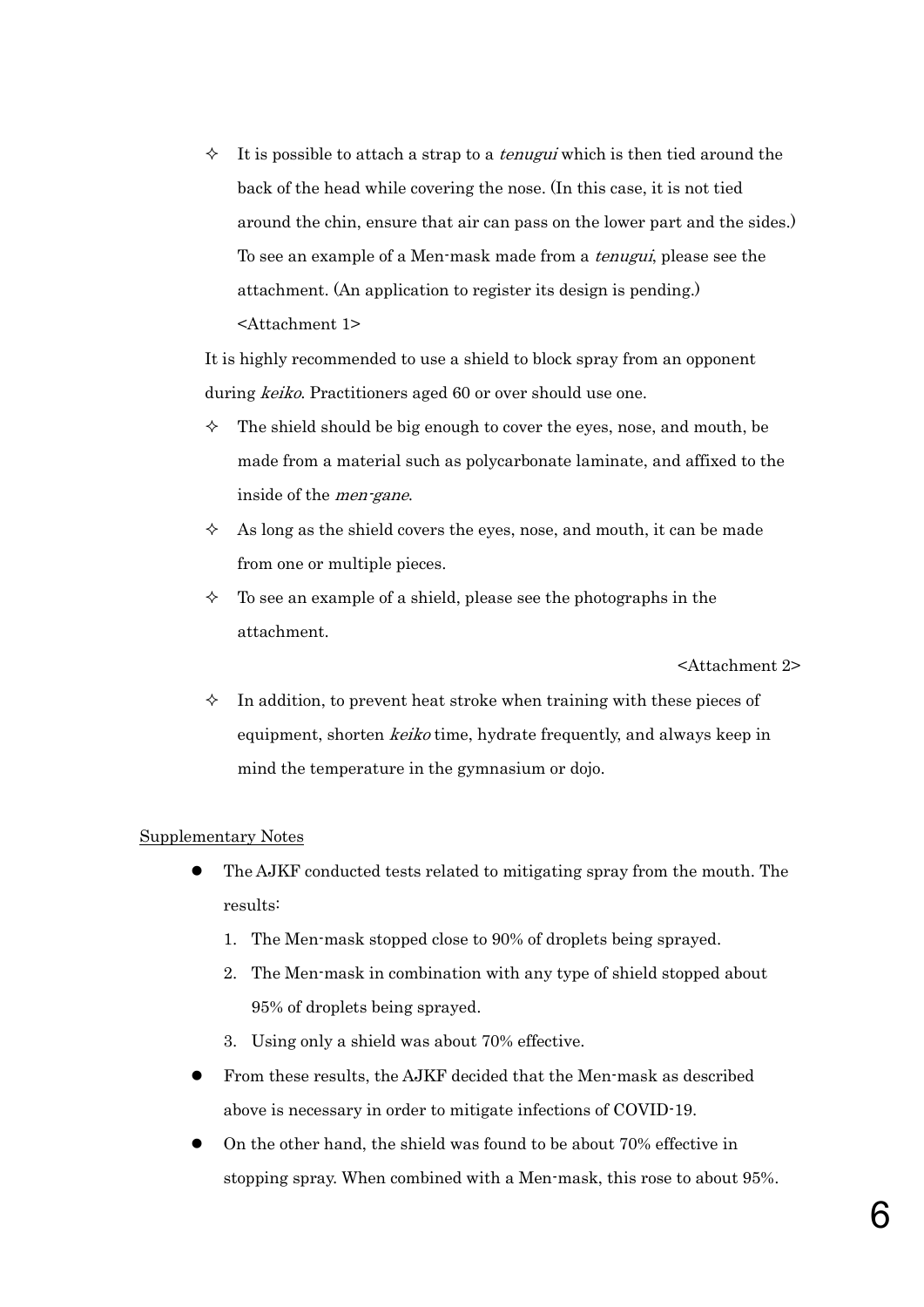Considering that they also stop spray coming from an opponent, it is strongly recommended to use a Men-mask and shield simultaneously.

- z COVID-19 is "easy to spread, easy to be infected". Especially for elderly practitioners, it is important to take measures to prevent infection. A shield should be used because it blocks droplets from the opponent.
- In this test, droplet spray measured 1 to 2m, but it was found that small particles can float. For this reason, frequent ventilation and blowing air through the dojo is extremely important. (It is also important as a countermeasure for heatstroke.) At the same time, it is also necessary to maintain a distance from others.
- Using a Men-mask and a shield is an interim measure until COVID-19 infections have completely finished. The AJKF would also like practitioners to take other steps, such as shortening keiko time as described above, in combination with using protective equipment. The AJKF will continue to conduct surveys to ascertain safety practices.
- In order to avoid crowded places (one of the "three Cs"), comply with the following matters.
	- $\checkmark$  Do keiko with an appropriate number of people and avoid crowding.
	- $\checkmark$  When doing *keiko*, the distance between *motodachi* should be 2m or more. As a result, the number of people that can do keiko at the same time shall be set with this distance in mind.
		- Mark *motodachi*'s position with tape on the floor at 2m intervals.
	- Consider holding *keiko* in two groups to avoid becoming crowded.
	- 9 Avoid contact with other people Together with wearing a mask when taking a break.
	- $\checkmark$  As a rule, do not let people in the dojo or gymnasium to watch *keiko*.
	- 9 Parents should wait outside if there is not enough space in the dojo or gymnasium.
- To prevent the spraying of droplets from the mouth, please take note of the following points.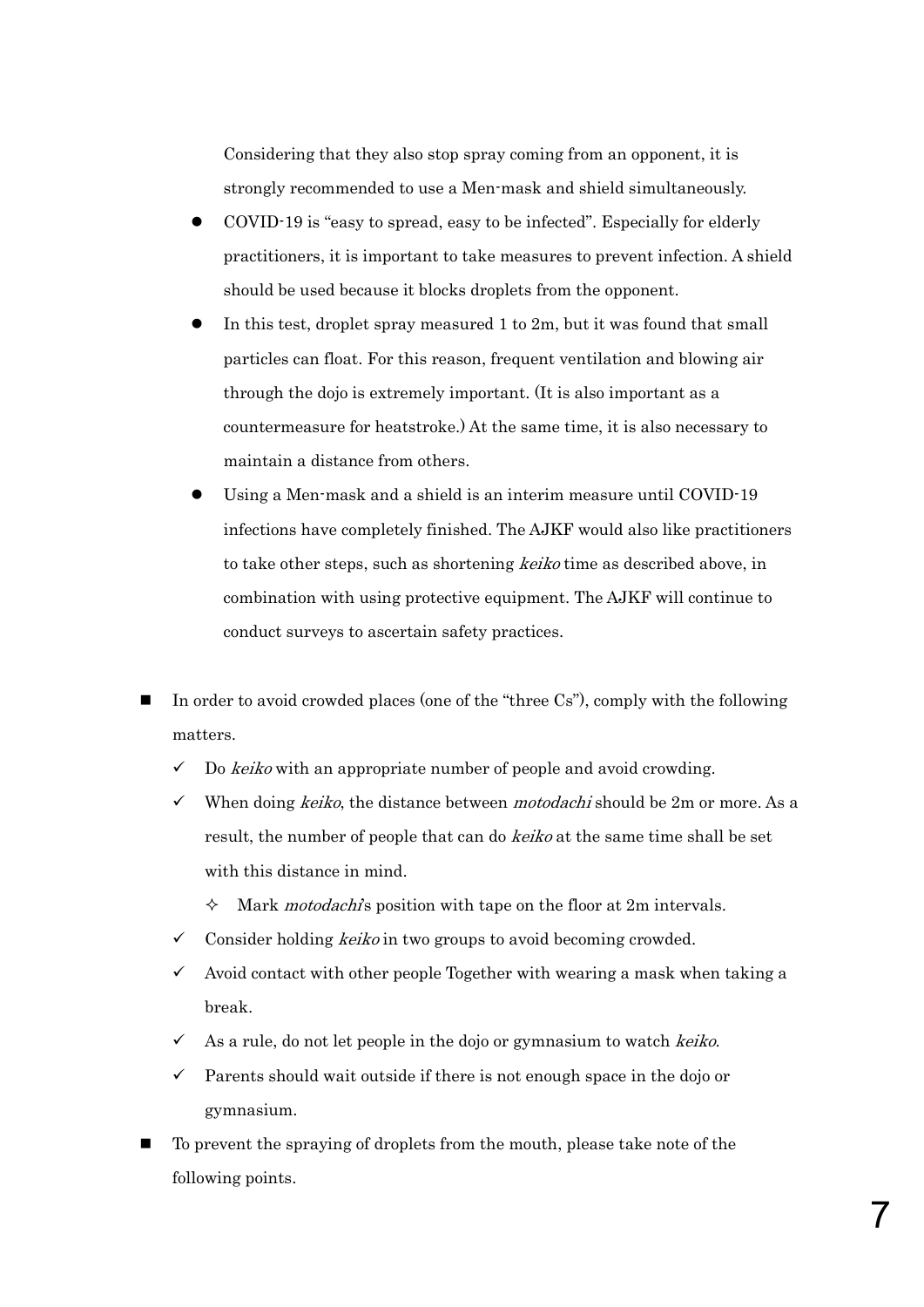- $\checkmark$  Refrain from vocalizing (*hassei*) as much as possible during *keiko*.
- Refrain from doing *tsubazeriai*. If you unavoidably end up in *tsubazeriai*, quickly separate or do *hiki-waza*, but do not vocalize (*hassei*).
- To reduce the risk of infection, aim to make *keiko* about one hour. For about five minutes every 30 minutes, open and close the windows or use a fan to ventilate the dojo.

## 6. After keiko

- When *keiko* has finished, keep a distance of at least 2m from your sensei, *senpai*, etc. when doing rei.
- When *keiko* has finished, put the Men-mask in a plastic bag to take home. Wash and disinfect.
- After *keiko*, disinfect your *kendo-gu* (especially *men* and *kote*) and shield with alcohol spray.
- After every keiko it is recommended that the kendo-gi, hakama, tenugui, and shinai are taken home, washed and disinfected.
- After keiko wash your hands, gargle, and use alcohol to disinfect fingers.

## 7. If an infection is confirmed

If a *keiko* participant develops a COVID-19 infection, they must immediately inform the person in charge of the organization or group.

## 8. Other

- Do not share *kendo-gu, shinai, tenugui,* towel and other equipment.
- Before and after *keiko* disinfect shared equipment with alcohol (eg. *uchikomi-dai*, taiko drumsticks); dojo, gymnasium, changing room, shower room entrance and exit door handles; window locks and screens; and other places that people touch.
- Exchanges between different groups and *de-geiko* are prohibited for the time being.
- Even before and after keiko, the AJKF would like practitioners to follow the "New Lifestyle" guidance from the Ministry of Health, Labour, and Welfare, especially if going out to eat after *keiko* with other members. In such cases, this means "do not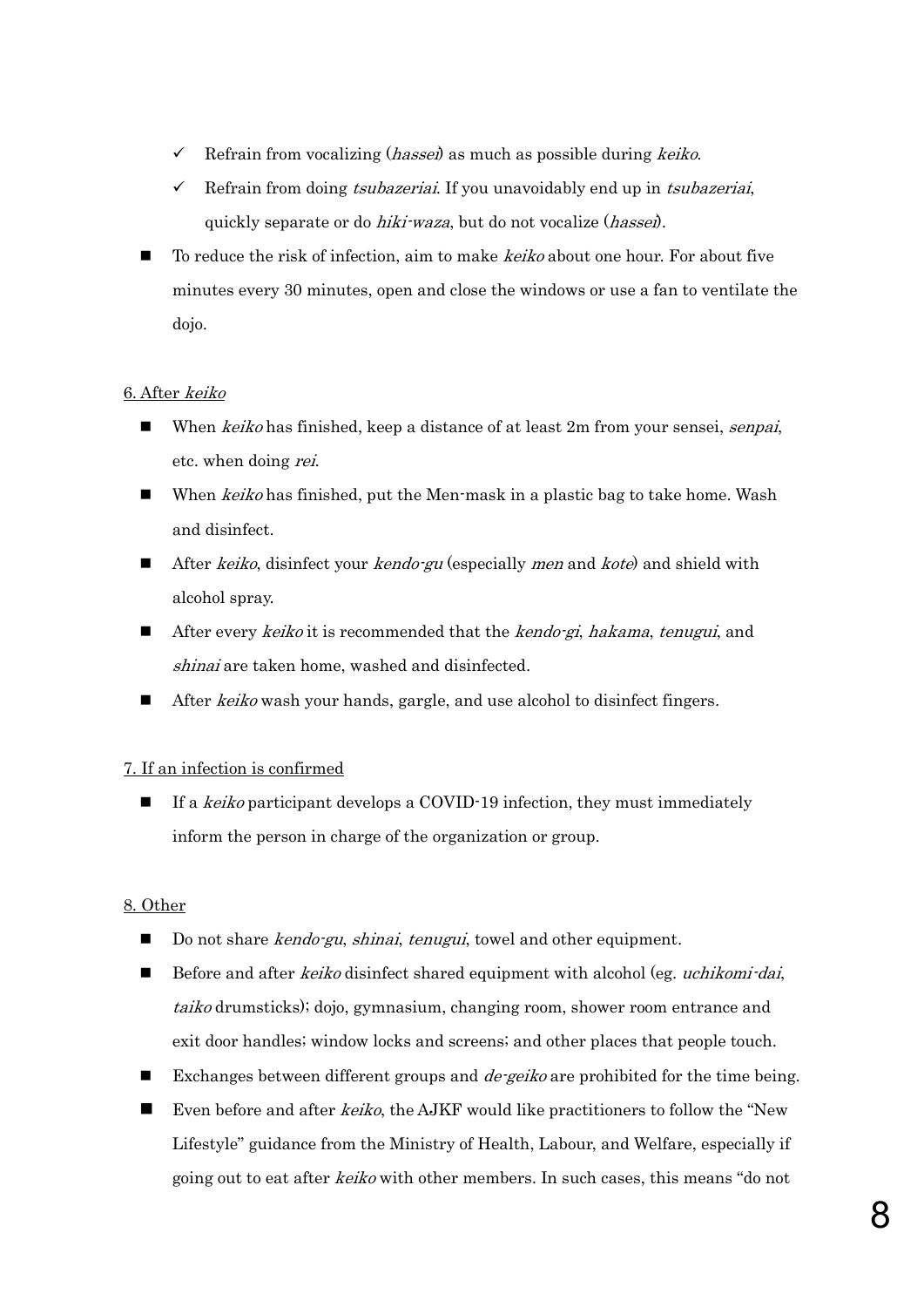share food from a big plate; order your own food", "do not sit opposite each other; sit side-by-side in a line", "talk quietly", and "do not pour drinks for each other or drink from the same cup".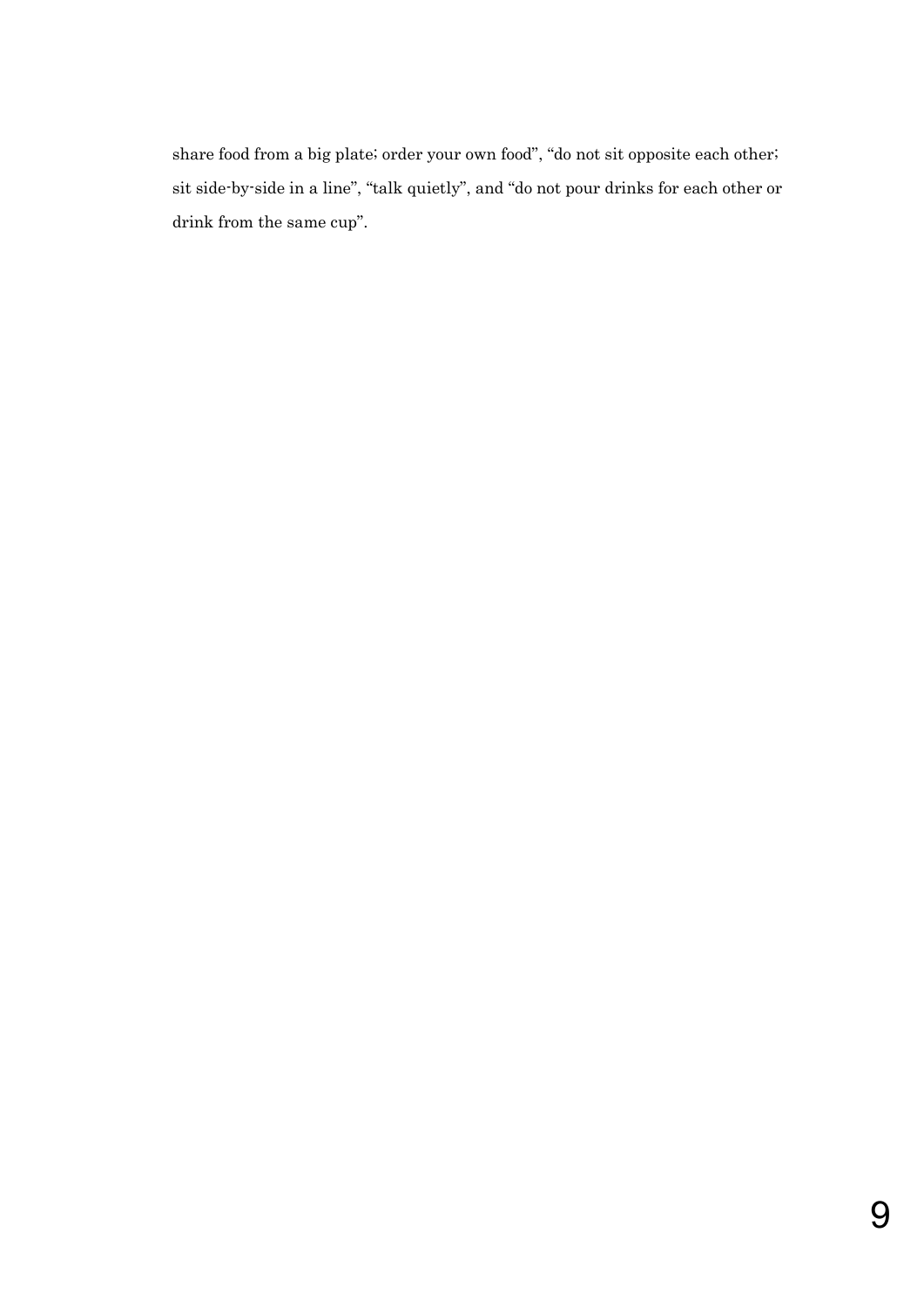# **Example of a "Men-mask"**

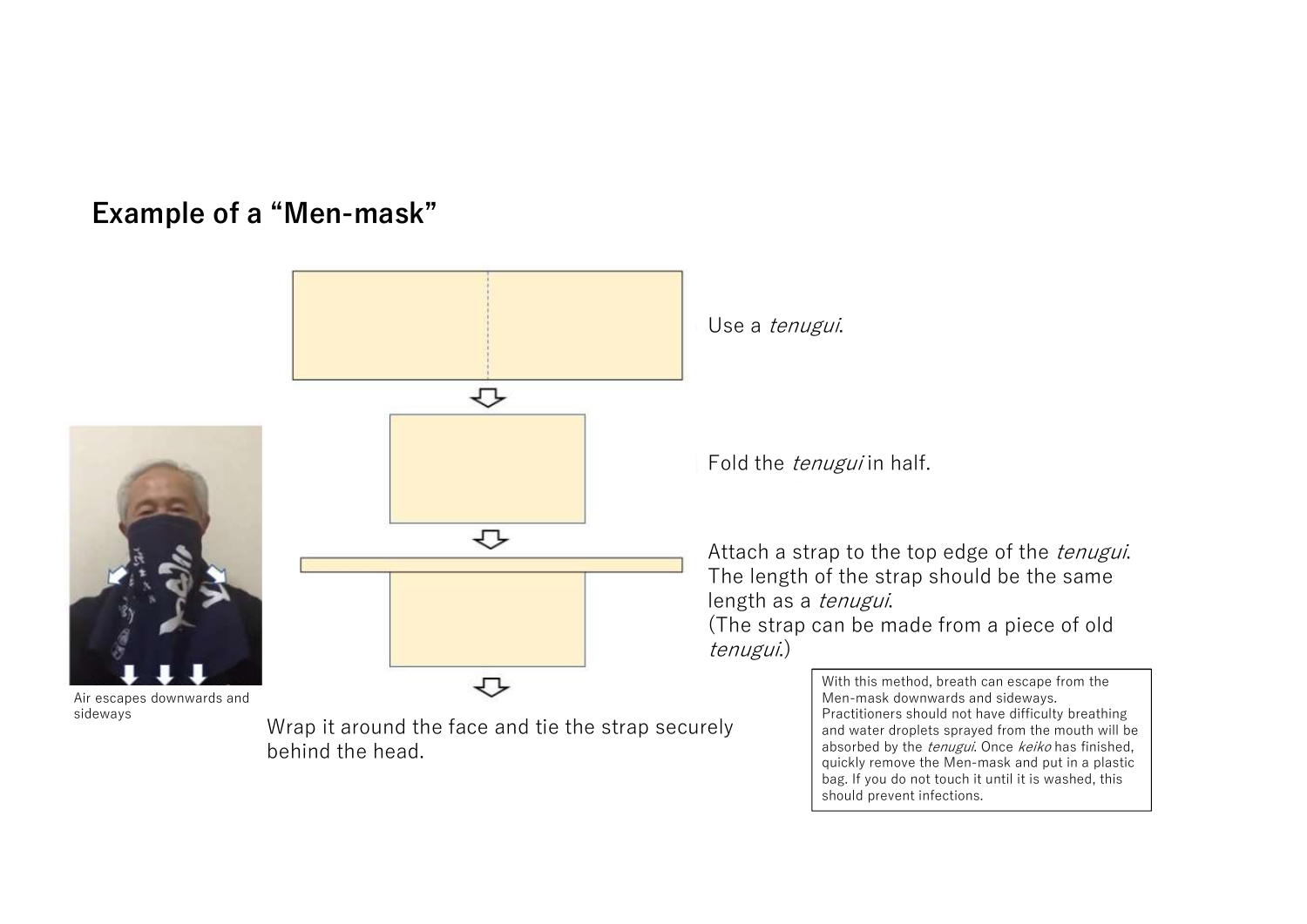# **Example of a shield**

Eye and mouth shield combined





The shield should be situated to cover the "monomi" area in front of the eyes and the mouth. The shield used in this test was a combined version.